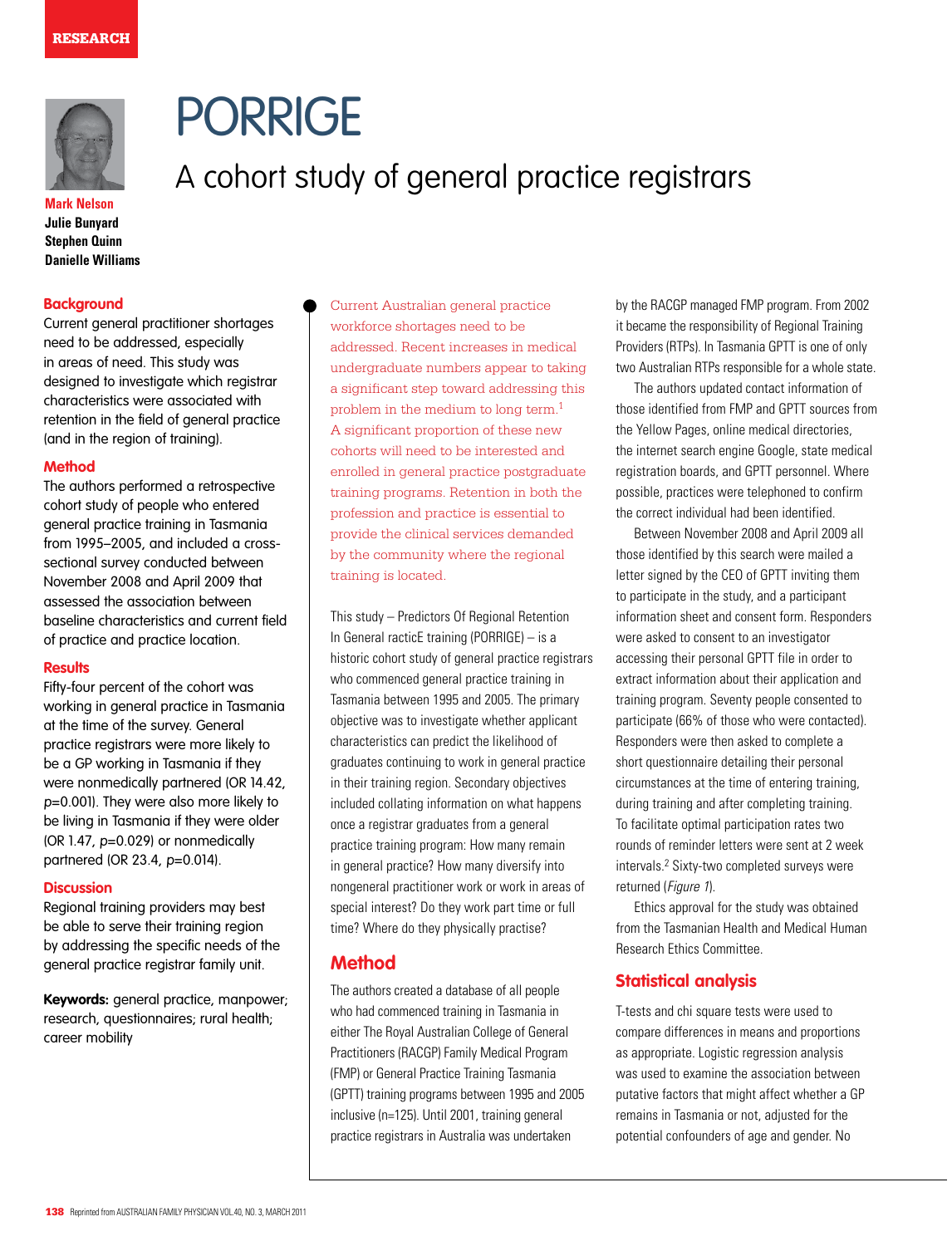

evidence of model violation was found using the Hosmer-Lemeshow Goodness-of-Fit test. A  $p$  value of <0.05 (two tailed) was considered statistically significant. All statistical analysis was performed on Intercooled Stata 10.0 for Windows (StataCorp LP).

# **Results**

Figure 1 shows cohort characteristics and comparisons of gender and place of residence for those who could be contacted, those who could not be contacted, responders and nonresponders. There were no significant differences between nonresponders and responders with respect to gender ( $p=0.06$ ) or whether or not they were recent graduates ( $p=0.65$ ). The participants who were able to be contacted were more likely to consent to participate if they were still living in Tasmania ( $p<0.001$ ). The authors were unable to identify whether there were any differences in age between responders and nonresponders as this data was unavailable for nonresponders.

Table 1 describes the current work practices of the consented cohort, just over half (54%) of whom were working in Tasmania as a GP at the time of

the survey. The remaining members were not living in Tasmania, working exclusively in an area of special interest, in another medical specialty or no longer undertaking clinical work. Areas of special interest and other medical specialties included emergency medicine, geriatrics, sports medicine, medical education, local council medical health

officer, nutritional medicine, obstetrics, phlebology, refugee health, skin cancer medicine, surgical assistance, women's health, breast medicine, intensive care, obstetrics and gynaecology, pain medicine, palliative care and psychiatry. Those responders not engaged in any clinical medicine specified illness, public service or maternity leave as reasons. Two responders worked part time in a clinical capacity but also worked in nonclinical areas such as academic general practice and safety and quality work.

Table 2 shows the results of the univariable and multivariable analyses of general practice registrar characteristics associated with training and continuing to live in Tasmania. Registrars were more likely to be living in Tasmania with increasing age (OR 1.47,  $p=0.029$ ), or if they had a partner who did not work in the medical profession (OR 23.4, p=0.014) compared to those who had a partner who did. Registrars who were international medical graduates (IMGs) compared to GPs who obtained their qualifications in Tasmania were less likely to remain living in Tasmania (OR 0.006,  $p=0.01$ ). No significant effect was found for gender. Univariable analyses indicated that registrars enrolled in the rural training scheme were likely to leave Tasmania  $(p=0.009)$  (results not shown). However, enrolment in the rural training scheme and place of qualification were highly collinear, so enrolment was not included in the multivariable analysis.

Differences were then considered between former registrars still working in Tasmania as

| Table 1. Current work practices of consented cohort          |                             |                  |                       |  |  |
|--------------------------------------------------------------|-----------------------------|------------------|-----------------------|--|--|
| Position                                                     | <b>Medical</b><br>workforce |                  | Total                 |  |  |
|                                                              | Full<br>time(n)             | Part.<br>time(n) | n(%)                  |  |  |
| GP in Tasmania                                               | 20                          | 18               | 38(54)                |  |  |
| GP not in Tasmania                                           | 3                           | $\overline{4}$   | (10)<br>7             |  |  |
| Working in area of special interest; living in Tasmania      | $\overline{2}$              | $\mathcal{D}$    | (6)<br>$\overline{4}$ |  |  |
| Working in area of special interest; not living in Tasmania  | 3                           | $\Omega$         | (4)<br>3              |  |  |
| Working in another medical specialty; living in Tasmania     | 5                           | $\Omega$         | (7)<br>5              |  |  |
| Working in another medical specialty; not living in Tasmania | $\mathfrak{D}$              | $\Omega$         | (3)<br>$\overline{2}$ |  |  |
| Not doing any clinical medicine; living in Tasmania          | N/A                         | N/A              | (3)<br>$\overline{2}$ |  |  |
| Not doing any clinical medicine; not living in Tasmania      | N/A                         | N/A              | (2)<br>$\mathbf{1}$   |  |  |
| Living in Tasmania work status unknown                       |                             |                  | (4)<br>3              |  |  |
| Living elsewhere work status unknown                         |                             |                  | (7)<br>5              |  |  |
| Total                                                        | 35                          | 24               | 70 (100)              |  |  |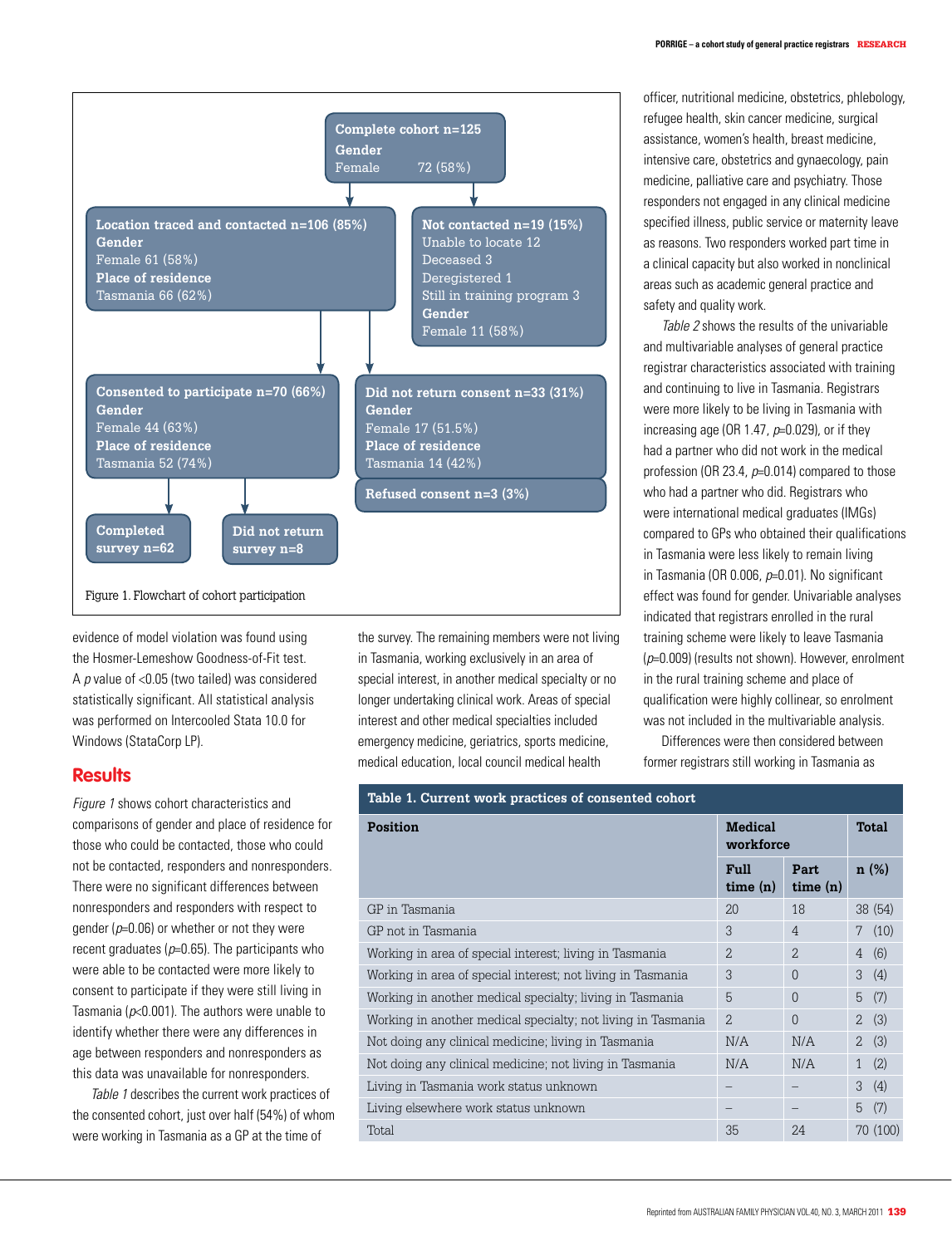GPs compared to everyone else, such as those former registrars no longer living in Tasmania, those working in other medical specialties, those working only in an area of special interest, and those not working in clinical medicine. Table 3 shows the results of the univariable and multivariable analyses of registrar characteristics associated with training with GPTT, and continuing to work as a GP in Tasmania at the completion of training, compared with all others. In this analysis the only significant variables related to whether the GP had a partner or whether their partner was also a medical professional. Former registrars were more likely to be working as a GP in Tasmania if their partner was not working in the medical profession compared to those former registrars who had a partner who did work in the medical profession (OR 14.42,  $p=0.001$ ). General practitioners who were single when they commenced training were also more likely to continue practising than those whose partner worked in the medical profession (OR 40.87,  $p=0.002$ ). There was no significant difference between GPs who were single or partnered with respect to continuing to practise in Tasmania  $(p=0.089)$ .

# **Discussion**

Approximately half of respondents (54%) who were former GPTT registrars and who commenced training between 1995 and 2005 inclusive, were working in Tasmania as GPs at the time of this study. This is a significant attrition of general practice registrars who were lost from regional general practice due to relocation, or possible contributing factors including cultural integration issues, partner medical training or employment, working in an area of special interest, change of medical specialty, or no longer working in clinical medicine.

Previous research supports the findings of this study, including studies that report on the many difficulties experienced by IMGs when attempting to integrate into the Australian medical community, particularly in rural areas. Tasmania is the least urbanised and least populated state of Australia. Difficulties for IMGs include problems with language and communication;<sup>3,4</sup> cultural differences, such as adapting clinical skills and consulting style to the Australian context<sup>4</sup> or understanding the Australian healthcare system;4,5 and personal issues including family

**Table 2. GP characteristics associated with training and continuing to live in Tasmania at the completion of training**

| Characteristic                                               | Univariable |                | Multivariable <sup>†</sup> |                |  |  |
|--------------------------------------------------------------|-------------|----------------|----------------------------|----------------|--|--|
|                                                              | <b>OR</b>   | <i>p</i> value | <b>OR</b>                  | <i>p</i> value |  |  |
| Place of qualification                                       |             |                |                            |                |  |  |
| University of Tasmania                                       | 1.00        |                | 1.00                       |                |  |  |
| Other Australian state                                       | 0.28        | 0.10           | 0.06                       | 0.14           |  |  |
| Overseas                                                     | 0.16        | 0.009          | 0.006                      | 0.010          |  |  |
| <b>Partner occupation</b>                                    |             |                |                            |                |  |  |
| Medical professional                                         | 1.00        |                | 1.00                       |                |  |  |
| Other professional                                           | 4.54        | 0.03           | 23.4                       | 0.014          |  |  |
| No partner                                                   | 3.27        | 0.19           | 13.2.                      | 0.083          |  |  |
| Age                                                          | 1.00        |                | 1.00                       |                |  |  |
|                                                              | 0.99        | 0.66           | 1.47                       | 0.029          |  |  |
| Gender                                                       |             |                |                            |                |  |  |
| Female (male=reference)                                      | 0.72.       | 0.55           | 1.19                       | 0.86           |  |  |
| Had property in Tasmania at the time of commencing training  |             |                |                            |                |  |  |
| Yes (no=reference)                                           | 2.96        | 0.10           | 0.44                       | 0.47           |  |  |
| Had family in Tasmania at the time of commencing training    |             |                |                            |                |  |  |
| Yes (no=reference)                                           | 0.56        | 0.34           | 0.31                       | 0.33           |  |  |
| <sup>†</sup> Adjusted for all other covariates in this table |             |                |                            |                |  |  |

### **Table 3. GP characteristics associated with training in Tasmania, continuing to live in Tasmania and working as a GP at the completion of training**

| Characteristic                                               |           | Univariable    |           | Multivariable <sup>†</sup> |  |  |
|--------------------------------------------------------------|-----------|----------------|-----------|----------------------------|--|--|
|                                                              | <b>OR</b> | <i>p</i> value | <b>OR</b> | <i>p</i> value             |  |  |
| Place of qualification                                       |           |                |           |                            |  |  |
| University of Tasmania                                       | 1.00      |                | 1.00      |                            |  |  |
| Other Australian state                                       | 0.48      | 0.29           | 0.35      | 0.38                       |  |  |
| Overseas                                                     | 0.58      | 0.38           | 0.27      | 0.27                       |  |  |
| <b>Partner occupation</b>                                    |           |                |           |                            |  |  |
| Medical professional                                         | 1.00      |                | 1.00      |                            |  |  |
| Other professional                                           | 8.17      | 0.002          | 14.42     | 0.001                      |  |  |
| No partner                                                   | 11.7      | 0.009          | 40.87     | 0.002                      |  |  |
| Age                                                          | 1.00      |                | 1.00      |                            |  |  |
|                                                              | 0.98      | 0.44           | 1.05      | 0.46                       |  |  |
| Gender                                                       |           |                |           |                            |  |  |
| Female (male=reference)                                      | 0.57      | 0.27           | 1.18      | 0.82.                      |  |  |
| Had property in Tasmania at the time of commencing training  |           |                |           |                            |  |  |
| Yes (no=reference)                                           | 1.61      | 0.41           | 0.52.     | 0.49                       |  |  |
| Had family in Tasmania at the time of commencing training    |           |                |           |                            |  |  |
| Yes (no=reference)                                           | 0.77      | 0.65           | 0.28      | 0.15                       |  |  |
| <sup>†</sup> Adjusted for all other covariates in this table |           |                |           |                            |  |  |